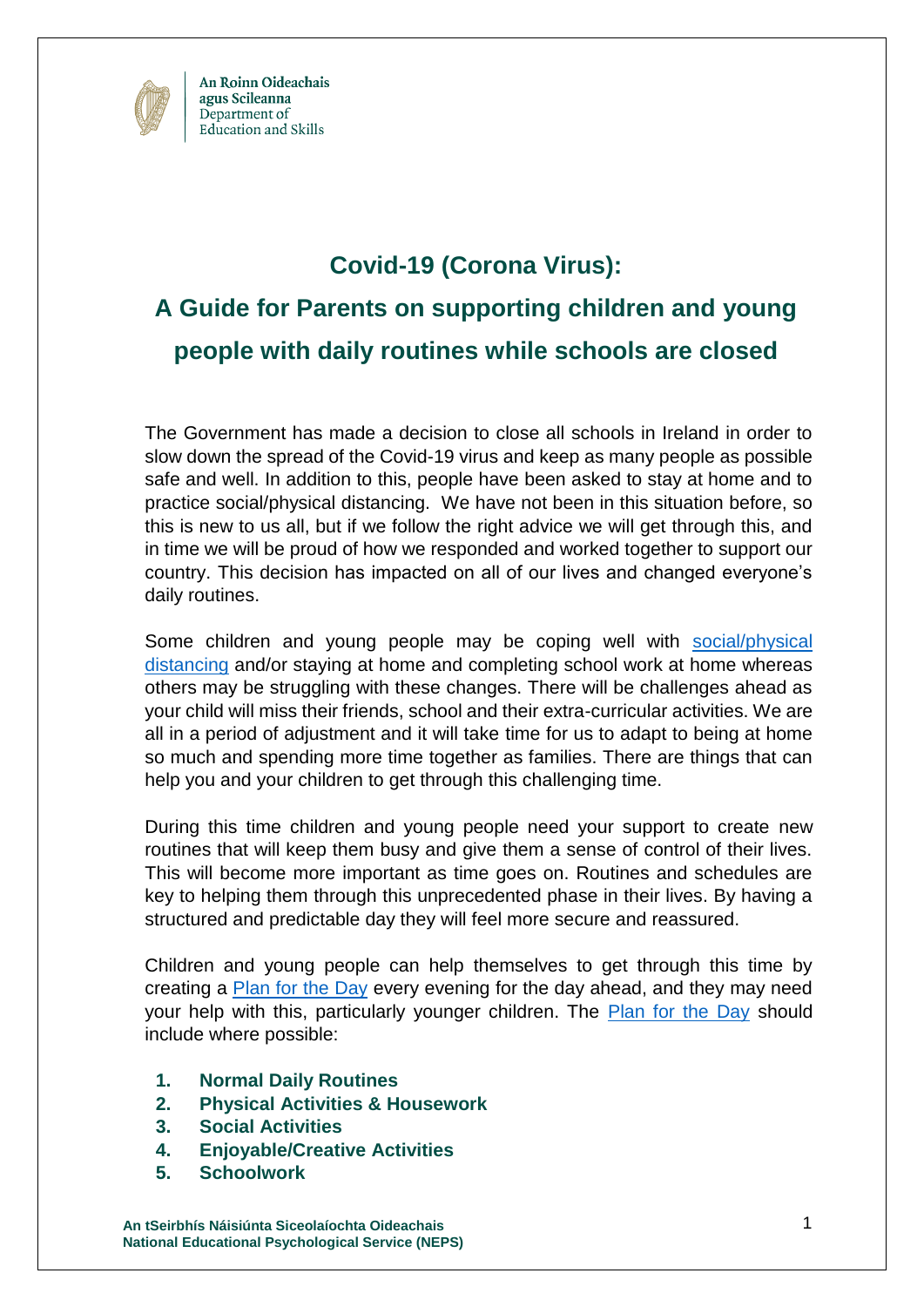

- **1. Normal Daily Routines:** It's important to encourage your child to eat healthily, to drink lots of water and to take care of their personal hygiene.
	- Taking exercise, showering, getting dressed and getting a good night's sleep should be included in their daily routine.
	- Having regular mealtimes as a family, as well as dividing up the day, is a valuable opportunity to connect with your children and allow them to air any worries or concerns.
	- It is important to keep to the normal bedtime routine. Encourage your child to go to bed and get up at the usual time during the week. Sleep is very important for our health and wellbeing and eight to twelve hours is recommended each night.
	- Help your child have a good night's sleep by asking them to leave their devices (phone/laptop/tablet) outside of their bedroom each night. (*Remind your child to discuss their plan with you to make sure access to the computer and access to the shower, work for everyone in the family*.)
- **2. Physical activity & housework**: Physical activity is important for children and young people's health and wellbeing. Helping others makes us feel good and gives us a sense of purpose. Consider encouraging the following:
	- Timetabling physical exercise into each day. Your child may already have an exercise routine or preferred physical activity. If they don't or are looking for something new, there are lots of ways to exercise, for example, going for a walk or run/doing weights/jumping on a trampoline<sup>1</sup>/following an exercise routine on line or by using an App. If possible try some physical activity outdoors and get some sunshine and fresh air but stay within a 2km radius of your home and with your family only.
	- Your child may be spending more time in their bedroom so encourage them to take pride in their personal space by taking responsibility for how it looks, they can do this by, making their bed/vacuuming their room/ keeping their space clean and tidy.
	- Helping with the extra housework (empty and load the dishwasher/vacuum/ help with the shopping/cooking/washing & ironing/mow the lawn/wash & vacuum the car).
- **3. Social activity**: Many young people are finding it hard not meeting their friends. Encourage them to use technology to stay in touch with friends. Our country really needs our support with this.
	- You can encourage other types of social contact by supporting them to:
		- o Telephone relatives, family or neighbours who may be lonely or live alone
		- o Spend time with the family watching TV together, playing board

-

**An tSeirbhís Náisiúnta Siceolaíochta Oideachais** 2 **National Educational Psychological Service (NEPS)**

<sup>1</sup> [Keeping your child safe while playing outdoors](https://www2.hse.ie/wellbeing/child-health/keeping-your-child-safe-when-playing-outdoors/playing-outside-your-home-keeping-your-child-safe.html)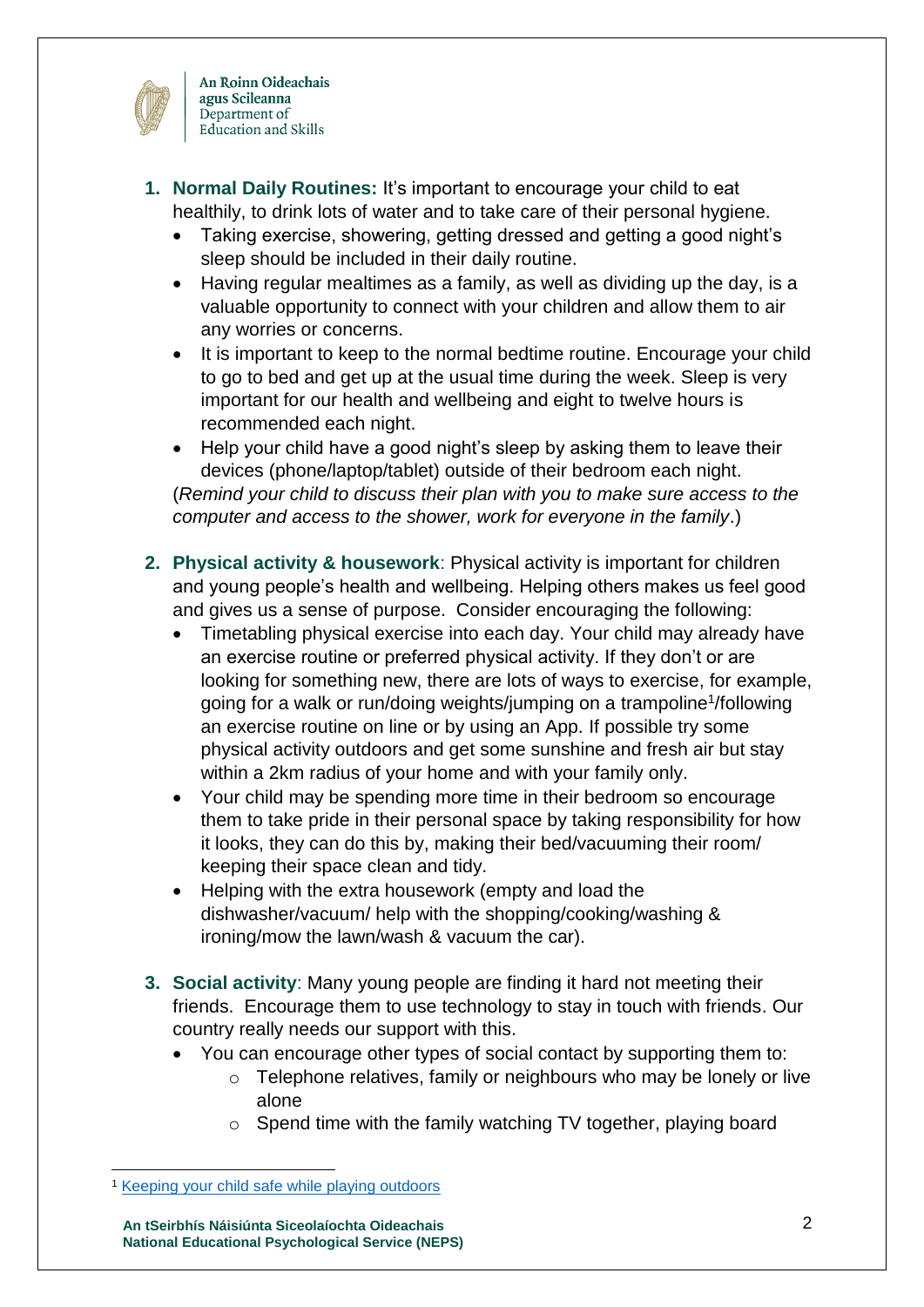

- games/ making a jigsaw or helping with the housework
- o Help a younger brother or sister with their schoolwork
- **4. Enjoyable/creative activities,** should also be included in the *Plan for the Day*:
	- Using the time to try something new or learn a new hobby. Technology/ YouTube can be helpful when learning something new.
	- Encouraging your child to try a crossword, draw, paint, write or listen to music.
	- Encouraging your child to capture each day by documenting it through drawing, writing, recording or photography
	- Write/email a letter to a friend, relative or elderly neighbour.
	- Watch a favourite TV programme.
	- Share and enjoy fun TikToks with friends.
	- Prepare a meal. Bake a cake.
	- Read a book.

#### **5. Schoolwork:**

- For post primary students it may be helpful if their new schoolwork routine on weekdays mirrors the normal school day, as much as possible. One option may be to follow the order of subjects as they appear on their usual school timetable. Another option may be to take a short break after what is the usual length of a class period in school. Some schools are using technology to support students with their schoolwork. If your child's school is doing this, you may need to remind them to check their email regularly.
- Primary school children are usually engaged in 'active learning' when they are in school, which means that they move and change tasks frequently throughout the day. Break up the schoolwork routine with physical activities and creative/ enjoyable activities. Look out for emails or messages from your child's school/teacher. They may be able to provide some helpful support during this time.
- RTÉ Home School Hub is a daily scheduled virtual classroom for primary school children on RTÉ 2 from 11am to 12 noon. It can also be viewed anytime on the RTE Player with online resources available [here.](https://www.rte.ie/learn/)
- Sticking to a full schoolwork timetable will not work for everyone. Insisting on one may lead to heightened stress and tension at home, particularly if you have a number of school-going children. Be flexible and sensible. What's important is that your child makes a good effort each day to complete some schoolwork.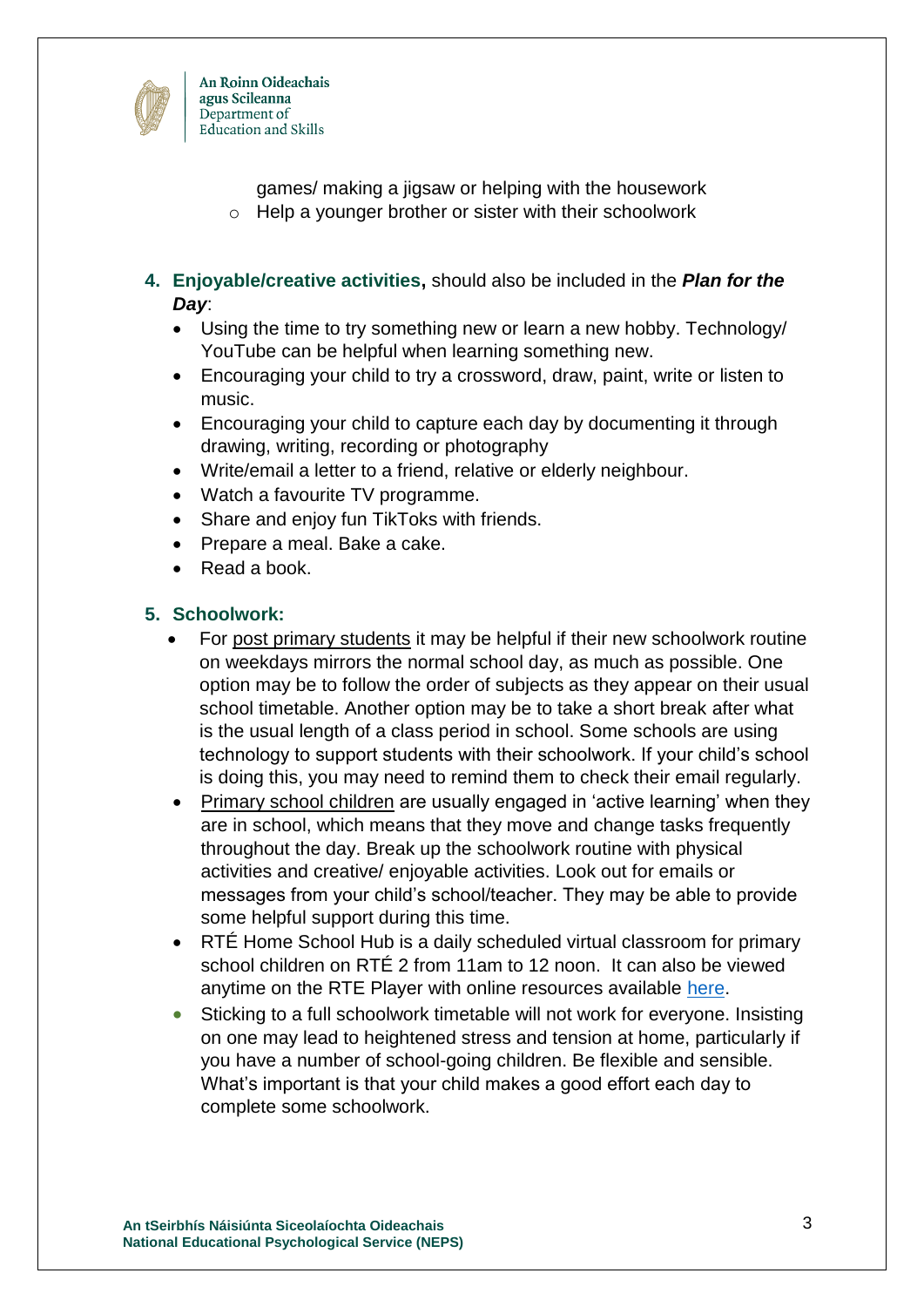

## **Ten Useful Tips for Parents**

- **1.** Younger children may respond well to setting up routines and taking your advice and guidance while older children may resist having a *Plan for the Day.* Remind them that this is still the school term and schoolwork is continuing. **Talk to them about the importance of routine for their health and wellbeing at this time, as well as the importance of keeping up with the curriculum, in preparation for their return to school.**
- **2.** Remind yourself that having to work independently without the stimulus and interaction of teachers and peers is new for your children and may be challenging. While it may be important to support your child to engage with learning at home by using technology, it's not and cannot be exactly the same for your child as learning in school. Your child is likely to be less focused and attentive than they would be in school. **If this is the case, consider helping them to start small and increase their study/schoolwork time gradually. Encourage them to take short breaks between study blocks.**
- **3.** It may be stressful for parents and carers of younger children if they believe that they have to be a 'substitute teacher'. Remember you are not a teacher and there is no expectation that you should be doing extensive hours of tutoring or completing schoolwork with your child every day. **Be realistic and sensible about your child's needs and your own, during this time. Be flexible and open to adjusting to both your needs and your child's needs – do what you can!**
- **4. If you have older children in the house encourage them to help their young siblings and build this in to their** *Plan for the Day***.**
- **5. Remember that learning isn't just about sitting with a pen and paper at a desk. Children can learn through baking, gardening or other activities of interest to you or your family.** For example, baking can involve reading the recipe, following written instructions, learning about weight and measurement and the development of life skills, such as how to clean up after yourself, how to share and how to take turns.
- **6.** As you know every child is different and you may find that your individual children respond to this situation in different ways. That's ok. **If needed, try to support them individually to adjust their schedules depending on their age, additional needs, motivation etc.**
- **7. No matter what age, allow your children choices in relation to their** *Plan for the Day***.** Choosing the activities and the order in which they engage with